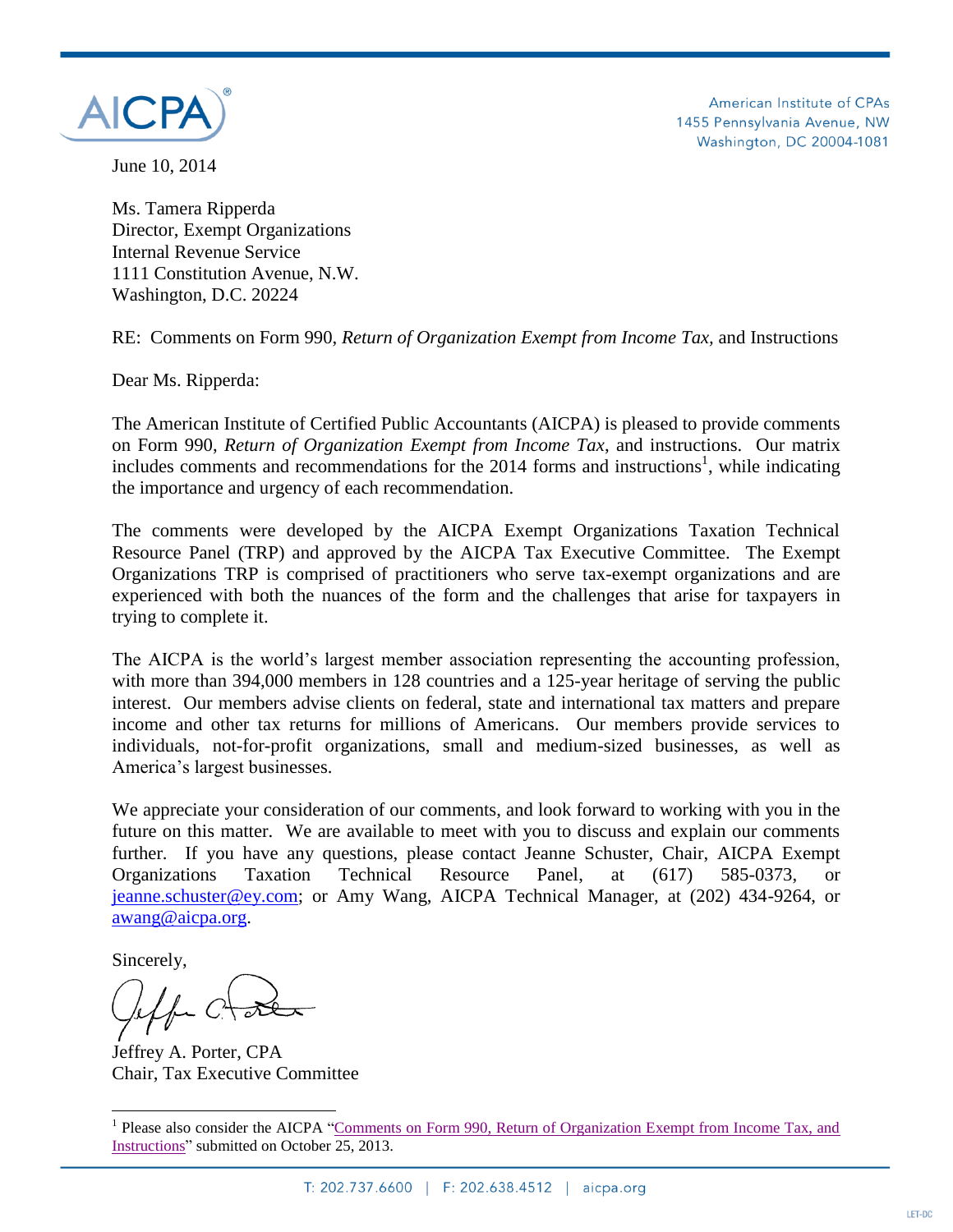## **General**

|                                | Importance /   |                                                                                                                                                                                                                                                                                                                                                                                                                                                                                                                                                                                                                                                                                                                                                                                                                                                                                                                                                                                                                                                                                                                                                                                                                                                                                                                                                                                                                                                                                                                                                                                                                                                           |                                                                                                                                                                                                                                                                                                                                                                                                                                                                                                                                                                                                                                                          |
|--------------------------------|----------------|-----------------------------------------------------------------------------------------------------------------------------------------------------------------------------------------------------------------------------------------------------------------------------------------------------------------------------------------------------------------------------------------------------------------------------------------------------------------------------------------------------------------------------------------------------------------------------------------------------------------------------------------------------------------------------------------------------------------------------------------------------------------------------------------------------------------------------------------------------------------------------------------------------------------------------------------------------------------------------------------------------------------------------------------------------------------------------------------------------------------------------------------------------------------------------------------------------------------------------------------------------------------------------------------------------------------------------------------------------------------------------------------------------------------------------------------------------------------------------------------------------------------------------------------------------------------------------------------------------------------------------------------------------------|----------------------------------------------------------------------------------------------------------------------------------------------------------------------------------------------------------------------------------------------------------------------------------------------------------------------------------------------------------------------------------------------------------------------------------------------------------------------------------------------------------------------------------------------------------------------------------------------------------------------------------------------------------|
| <b>Section of the Form</b>     | <b>Urgency</b> | <b>Comment</b>                                                                                                                                                                                                                                                                                                                                                                                                                                                                                                                                                                                                                                                                                                                                                                                                                                                                                                                                                                                                                                                                                                                                                                                                                                                                                                                                                                                                                                                                                                                                                                                                                                            | Recommendation                                                                                                                                                                                                                                                                                                                                                                                                                                                                                                                                                                                                                                           |
| <b>Instructions, Glossary</b>  | Medium         | Some organizations are misinterpreting the definitions of "control" in<br>the case of a non-stock corporation. In the case of multiple, affiliated<br>non-stock organizations with nearly identical board members, the<br>organizations argue that "notwithstanding overlapping composition of<br>boards of trustees, the trustees of X Charity, acting in that capacity,<br>have no authority to remove, replace, or appoint a majority of the<br>governing bodies of the other affiliates. The board of trustees of each<br>affiliate, acting in its own independent capacity, periodically appoints<br>its own new trustees." We believe the last sentence of the definition of<br>"control" applies as written (and note its parallel expression and result<br>in Treas. Reg. $$1.512(b)-1(1)(4)(b)$ and that it imposes "related"<br>organization" status between the two organizations regardless of<br>whether parent-subsidiary status was intended, as in these cases, a<br>brother/sister relationship exists.<br>Definition of "control": In the case of a non-stock organization, the<br>term "control" means that more than 50% of the directors or trustees of<br>such organization are either representatives of, or directly or indirectly<br>controlled by, an exempt organization. A trustee or director is a<br>representative of an exempt organization if he or she is a trustee,<br>director, agent, or employee of such exempt organization. A trustee or<br>director is controlled by an exempt organization if such organization<br>has the power to remove such trustee or director and designate a new<br>trustee or director. | Please clarify the definitions of control and<br>related organization (specifically, brother/sister<br>organizations) in the glossary of the instructions.<br>For example, the instructions can read:<br>"Brother/Sister: an organization controlled by the<br>same person or persons that control the filing<br>organization" followed by one of the possible<br>options below:<br>1) "The same person or persons are deemed to<br>control each organization simply by being voting<br>members of each board."<br>or<br>2) "When the two or more organizations share a<br>majority of the same individuals, those<br>organizations are deemed related." |
| <b>Instructions</b> , Glossary | Low            | The glossary definition for "significant disposition of net assets"<br>includes a bulleted list of examples for what is considered a significant<br>disposition of net assets and what is not. At the bottom of the list for<br>what is considered a significant disposition, the "; and" is after the last<br>item listed. This error appears to be a typographical error.                                                                                                                                                                                                                                                                                                                                                                                                                                                                                                                                                                                                                                                                                                                                                                                                                                                                                                                                                                                                                                                                                                                                                                                                                                                                               | Please move the word "and" to after the second to<br>the last item on the list. Additionally, please add a<br>period after the last item on the list.                                                                                                                                                                                                                                                                                                                                                                                                                                                                                                    |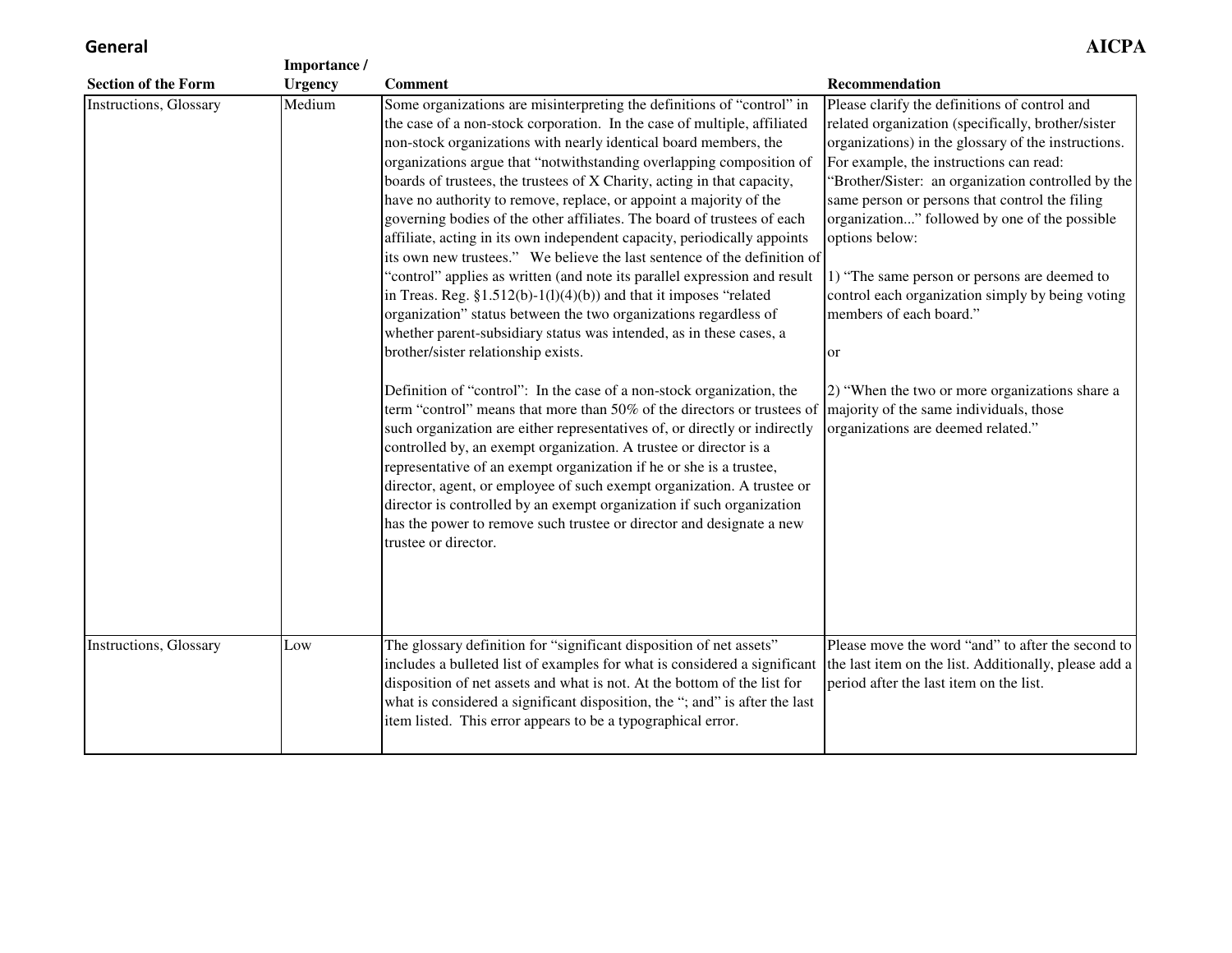**Part III**

| Part III                   |                |                                                                                                                                    | AICPA                                              |
|----------------------------|----------------|------------------------------------------------------------------------------------------------------------------------------------|----------------------------------------------------|
|                            | Importance/    |                                                                                                                                    |                                                    |
| <b>Section of the Form</b> | <b>Urgency</b> | Comment                                                                                                                            | <b>Recommendation</b>                              |
| Part III, Line 4e          | Medium         | Line 4e includes only total program service expenses. Currently, taxpayers                                                         | In addition to including the total program service |
|                            |                | have to manually calculate the total grants and program revenue for Lines 4a lexpenses on Line 4e, please add the total grants and |                                                    |
|                            |                | 4d to make sure the total amounts match with Parts VIII and IX of the return. program service revenue from Lines 4a-4d on Line     |                                                    |
|                            |                | Line 4e should include total grant expense and program service revenue in                                                          | 14e.                                               |
|                            |                | this line as well.                                                                                                                 |                                                    |
|                            |                |                                                                                                                                    |                                                    |
|                            |                |                                                                                                                                    |                                                    |
|                            |                |                                                                                                                                    |                                                    |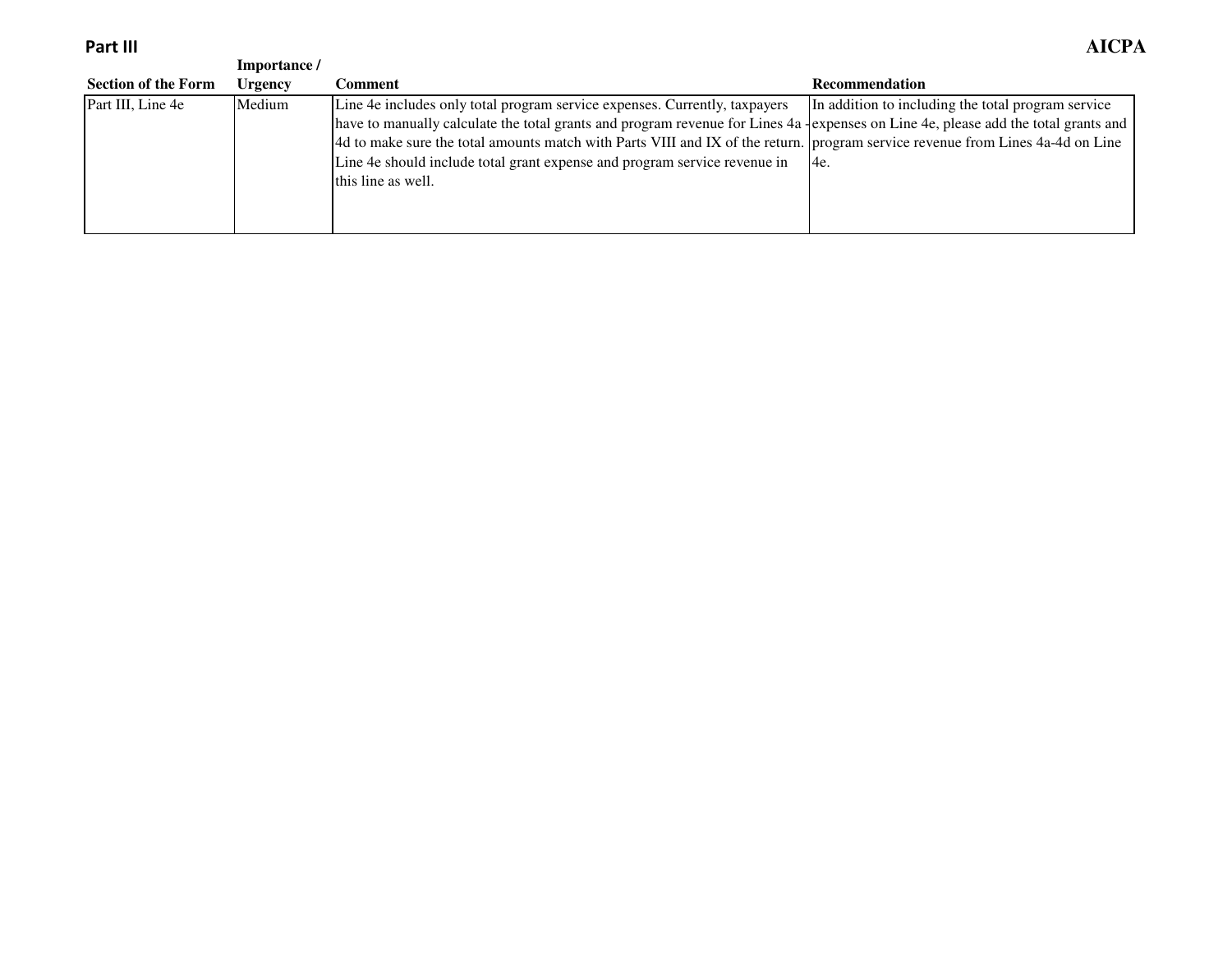**Part IV**

| Part IV                    |              |                                                                                                                                                              | <b>AICPA</b>                                                                  |
|----------------------------|--------------|--------------------------------------------------------------------------------------------------------------------------------------------------------------|-------------------------------------------------------------------------------|
|                            | Importance / |                                                                                                                                                              |                                                                               |
| <b>Section of the Form</b> | Urgency      | Comment                                                                                                                                                      | <b>Recommendation</b>                                                         |
| Part IV, Question 32       | High         | The question asks if the organization transferred more than 25% of its net                                                                                   | The glossary explains for the definition of "significant disposition of net   |
|                            |              | assets (a significant disposition of net assets). If "yes," the organization needs assets" that if the change of 25% in net assets results from the ordinary |                                                                               |
|                            |              | to complete Schedule N, Part II.                                                                                                                             | course of business (such as, regular grant making) a Schedule N is not        |
|                            |              |                                                                                                                                                              | required. Please consider revising question 32 on Part IV to ask about a      |
|                            |              |                                                                                                                                                              | significant disposition of net assets according to the glossary definition in |
|                            |              |                                                                                                                                                              | order for the organization to answer "no." Otherwise, the organization        |
|                            |              |                                                                                                                                                              | should answer "yes" and not file a Schedule N. Most tax software programs     |
|                            |              |                                                                                                                                                              | do not allow this option.                                                     |
|                            |              |                                                                                                                                                              |                                                                               |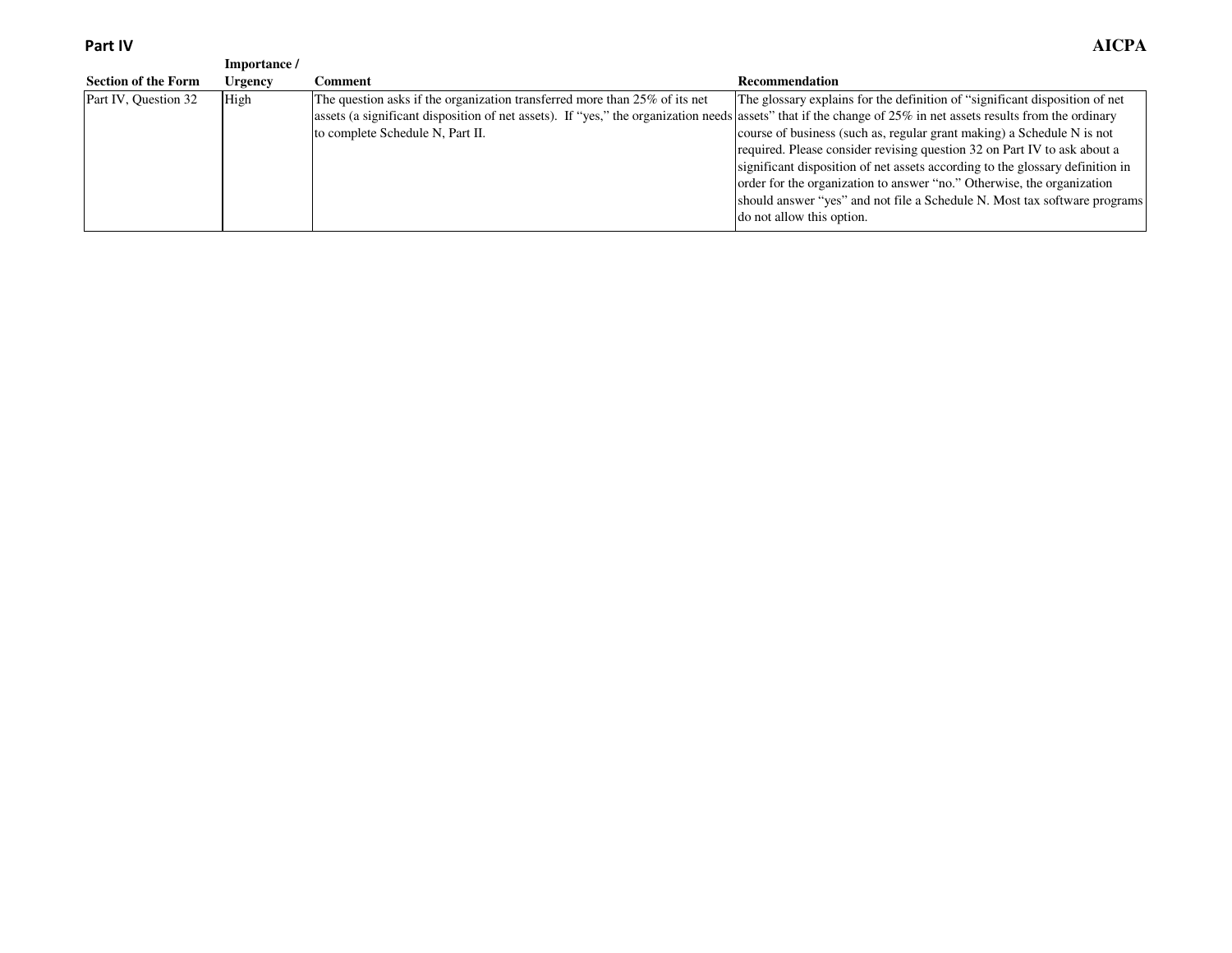**Part VI**

|                            | Importance /   |                                                                                                                                                                                                                                      |                                                                                                                                                                                                                                                                                                                                                                                      |
|----------------------------|----------------|--------------------------------------------------------------------------------------------------------------------------------------------------------------------------------------------------------------------------------------|--------------------------------------------------------------------------------------------------------------------------------------------------------------------------------------------------------------------------------------------------------------------------------------------------------------------------------------------------------------------------------------|
| <b>Section of the Form</b> | <b>Urgency</b> | <b>Comment</b>                                                                                                                                                                                                                       | <b>Recommendation</b>                                                                                                                                                                                                                                                                                                                                                                |
| Part VI, Lines 12-14       | Medium         | conflict of interest, whistleblower and document<br>retention policy. In the instructions to Part VI,<br>Section B, it states to answer "yes" only if these<br>policies were adopted by the board or a board<br>delegated committee. | These questions ask if the filing organization has a Please provide clarity by adding "adopted by the board or<br>a board delegated committee" to each of the questions<br>about policies in the form. Having this language only in<br>the separate instructions for Form 990 but not included in<br>the form itself under each of the line descriptions may<br>result in confusion. |
| Part VI, Line 1a           | Low            | body. After this item, the form asks for a<br>Schedule O disclosure if: 1) there are differences<br>in voting rights or 2) the board delegated powers<br>to an executive committee or similar committee.                             | Line 1a asks about total members of the governing Since it is more common for exempt organizations to<br>have an executive committee than it is for them to have<br>different voting rights, the wording at Line 1a should ask<br>about the executive committees first followed by voting<br>rights.                                                                                 |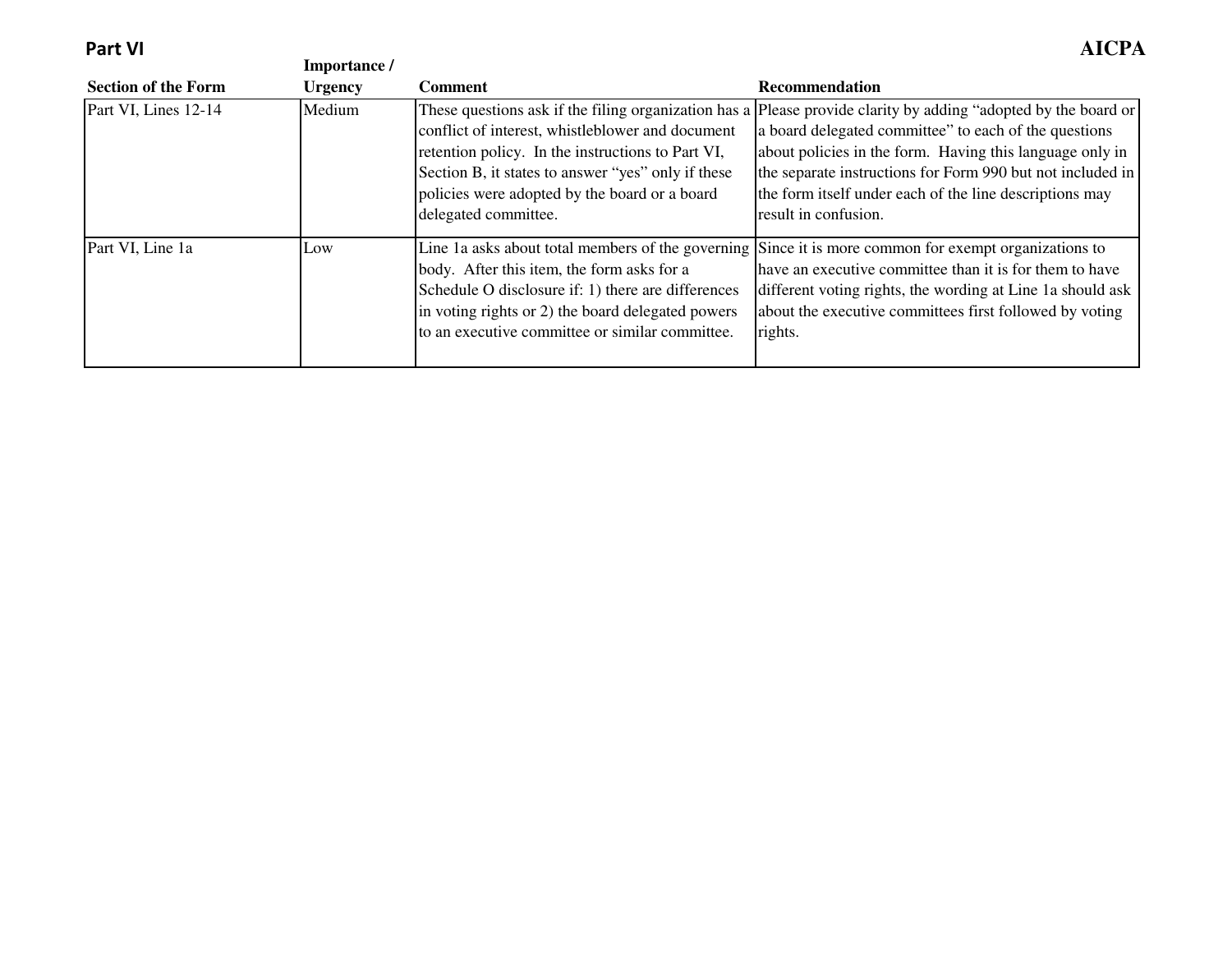|                            | Importance /   |                                                                                                             |                                                         |
|----------------------------|----------------|-------------------------------------------------------------------------------------------------------------|---------------------------------------------------------|
| <b>Section of the Form</b> | <b>Urgency</b> | <b>Comment</b>                                                                                              | Recommendation                                          |
| Part VII, Section A,       | High           | The instructions for Part VII note that to determine                                                        | Since the determination for officers, directors and     |
| Instructions               |                | who is reported on Part VII, "the organization must                                                         | trustees is based on whether they served during the     |
|                            |                | use the calendar year ending with or within the                                                             | tax year, please consider changing the rules in regards |
|                            |                | organization's fiscal year for some and the fiscal year to key employees. A key employee that served at any |                                                         |
|                            |                | for others." This description may confuse individual time during the tax year is deemed a current key       |                                                         |
|                            |                | taxpayers, particularly employees. The instructions                                                         | employee. In addition, please change the instructions   |
|                            |                | to Part VII, for key employees, note that the                                                               | to allow the "former" box to be checked with an         |
|                            |                | responsibility test applies at any time during the                                                          | explanation provided on Schedule O for a key            |
|                            |                | calendar year that ends within the organization's tax                                                       | employee that qualifies as a key employee of a fiscal   |
|                            |                | year. For example, Key Employee #1 leaves the                                                               | year organization based upon compensation paid on a     |
|                            |                | organization in May 2013. The organization's tax                                                            | calendar year basis, but was not an employee at any     |
|                            |                | year ends in June 2013. Key Employee #1 receives                                                            | time during the organization's tax year.                |
|                            |                | a 2013 Form W-2 in excess of $$150,000$ . On the                                                            |                                                         |
|                            |                | 2013 Form 990 for the year ended June 30, 2014,                                                             |                                                         |
|                            |                | Key Employee #1 is listed as a current key employee                                                         |                                                         |
|                            |                | when he/she did not serve in that capacity at any                                                           |                                                         |
|                            |                | time during the tax year. Taxpayers prefer to check                                                         |                                                         |
|                            |                | the box that he/she is a former key employee,                                                               |                                                         |
|                            |                | believing the return is more accurate and transparent                                                       |                                                         |
|                            |                | to the reader.                                                                                              |                                                         |
|                            |                |                                                                                                             |                                                         |
|                            |                |                                                                                                             |                                                         |
|                            |                |                                                                                                             |                                                         |
|                            |                |                                                                                                             |                                                         |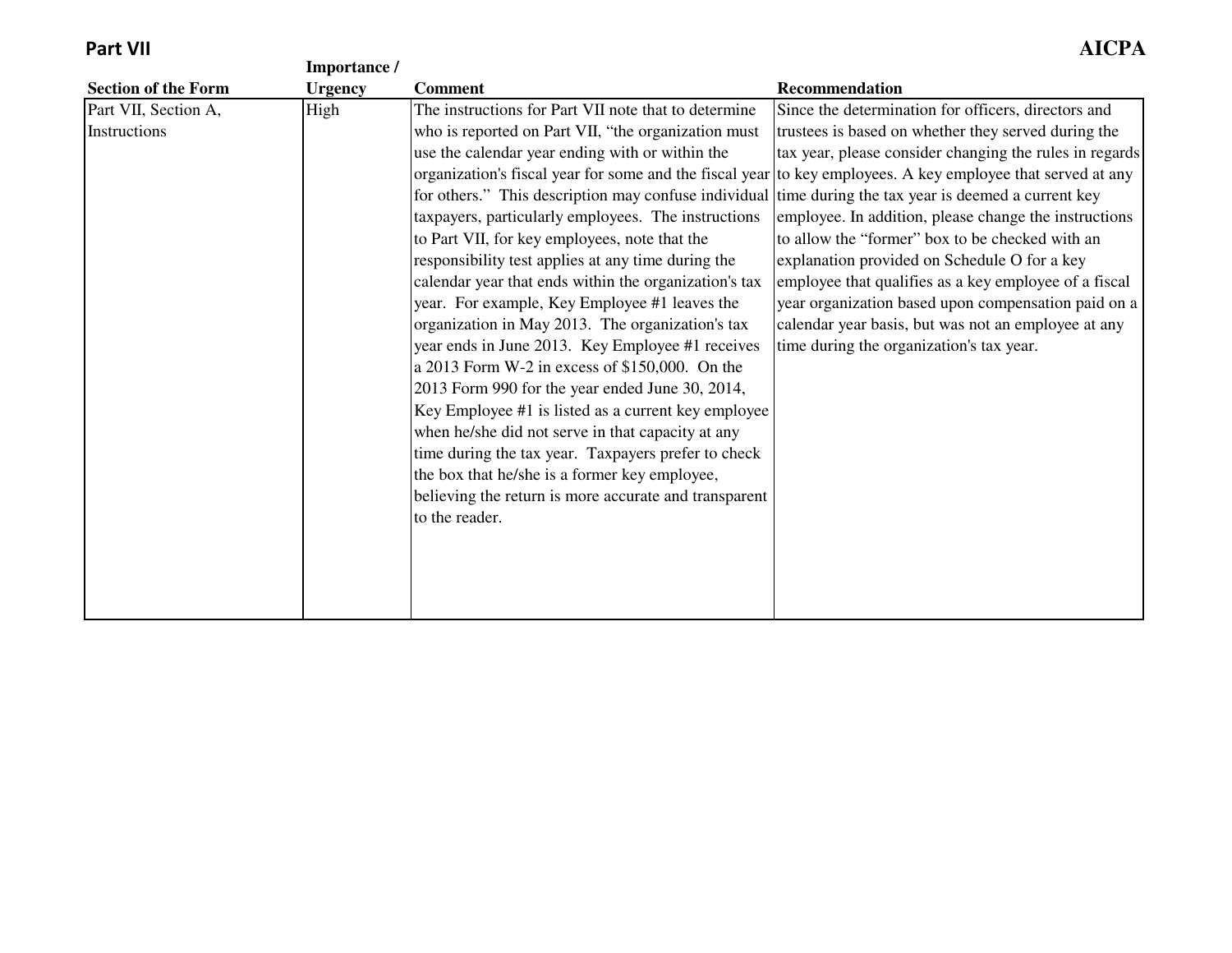### **Part VIII, IX, X, AND XI**

|                            | Importance /   |                                                                                                                                                                                                                                                                                                                                                                                                                                               |                                                                                                                                                                                                                                                                                                                                                                                                                                                                                                                                                                                                                                                                                                                                                                                                                                                                                                                                 |
|----------------------------|----------------|-----------------------------------------------------------------------------------------------------------------------------------------------------------------------------------------------------------------------------------------------------------------------------------------------------------------------------------------------------------------------------------------------------------------------------------------------|---------------------------------------------------------------------------------------------------------------------------------------------------------------------------------------------------------------------------------------------------------------------------------------------------------------------------------------------------------------------------------------------------------------------------------------------------------------------------------------------------------------------------------------------------------------------------------------------------------------------------------------------------------------------------------------------------------------------------------------------------------------------------------------------------------------------------------------------------------------------------------------------------------------------------------|
| <b>Section of the Form</b> | <b>Urgency</b> | <b>Comment</b>                                                                                                                                                                                                                                                                                                                                                                                                                                | Recommendation                                                                                                                                                                                                                                                                                                                                                                                                                                                                                                                                                                                                                                                                                                                                                                                                                                                                                                                  |
| Parts VII and IX           | High           | It seems that "key employees" is defined in<br>Part VII based upon calendar year<br>compensation and responsibility even for<br>fiscal year organizations. Since Part IX does<br>not specifically state that key employees are<br>defined in Part VII, some organizations<br>believe they need to re-examine who would<br>meet the key employee definition for Part IX,<br>Line 5, based upon fiscal year compensation<br>and responsibility. | We recommend adding "as defined in Part VII" to the instruction for<br>Part IX, Line 5 reporting of compensation of officers, directors,<br>trustees and key employees.                                                                                                                                                                                                                                                                                                                                                                                                                                                                                                                                                                                                                                                                                                                                                         |
| Part XI                    | High           | The net asset reconciliation was moved<br>from Schedule D to the Form 990 several<br>years ago. Although we think this was a<br>good change to the Form 990, we do not<br>think the current Part XI Schedule meets<br>the IRS goal of transparency.                                                                                                                                                                                           | There is still space remaining on the last page of the Form 990.<br>Therefore, we recommend the following format for the net asset<br>reconciliation as the addition of this reconciliation will increase<br>transparency of the return Please see the suggested<br>reconciliation as follows:<br>Beginning Net Assets (Part X, Line 33, Column (A))<br>Form 990 Income (Part VIII, Line 12, Column (A))<br>Income Not Reported on Form 990<br><b>Unrealized Gain</b><br>Donated Services or Use of Facilities<br>Prior Period Adjustments<br><b>Returned Grants</b><br>Other (three or more blank lines)<br>Form 990 Expenses (Part IX, Line 25, Column (A))<br>Expenses Not Reported on Form 990<br><b>Unrealized Loss</b><br>Donated Services or Use of Facilities<br>Prior Period Adjustments<br>Write-off of Uncollectible Pledges<br>Other (three or more blank lines)<br>Ending Net Assets (Part X, Line 33, Column (B)) |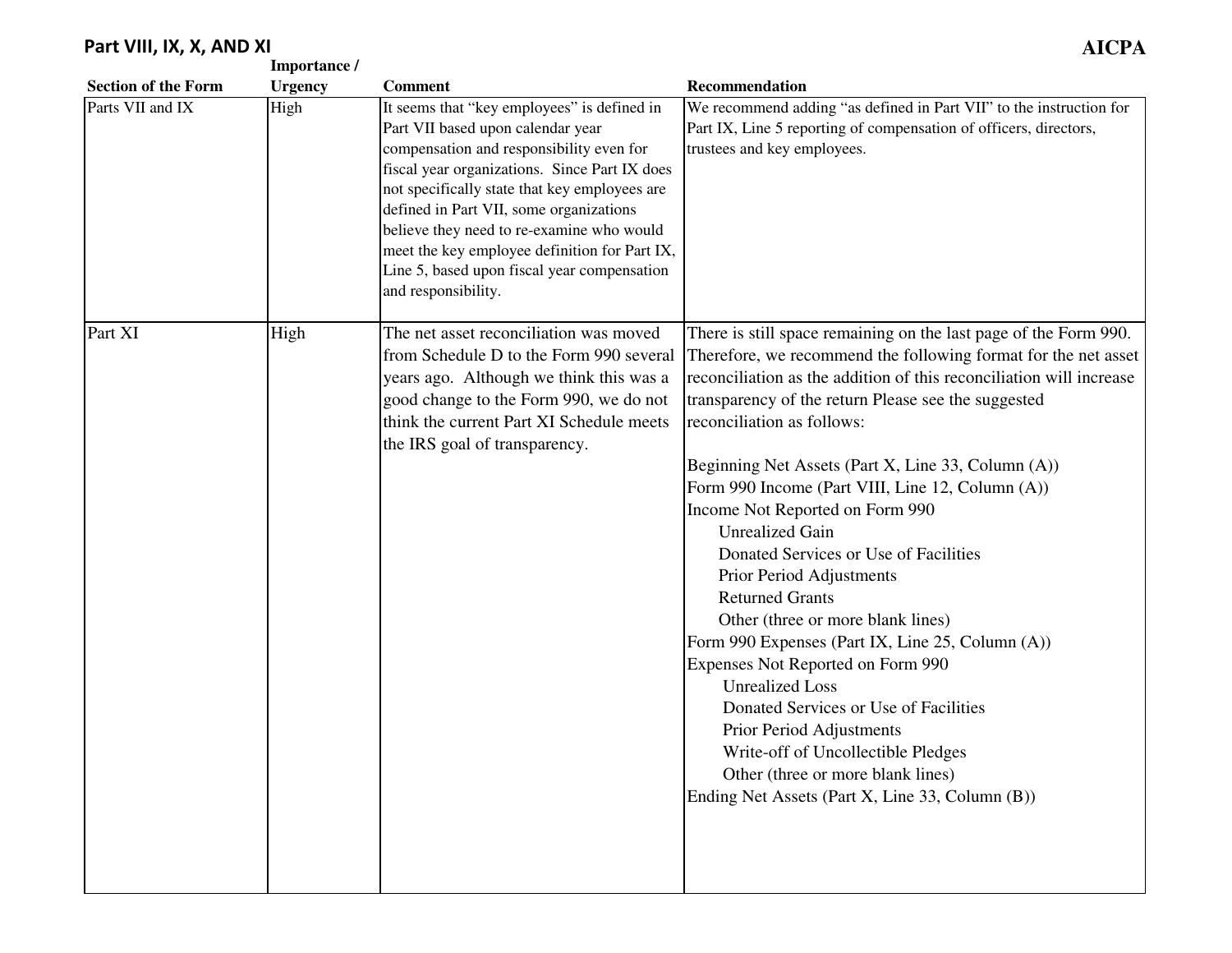#### **Part VIII, IX, X, AND XI AICPA**

|                            | Importance /   |                                               |                                                                           |
|----------------------------|----------------|-----------------------------------------------|---------------------------------------------------------------------------|
| <b>Section of the Form</b> | <b>Urgency</b> | Comment                                       | <b>Recommendation</b>                                                     |
| Part XI, Lines 5-8,        | Medium         | The Form 990 instructions for Part XI         | We recommend the IRS update the instructions to include language          |
| Instructions               |                | mention nothing about Lines 5-8. Line 5 is    | for Lines 5-8. Many organizations use Line 8 as a plug when they do       |
|                            |                | mostly straightforward, but Lines 6-8 are not | not know how to reconcile the financials, versus having a true prior      |
|                            |                | as clear.                                     | period adjustment. Large organizations may have more ease                 |
|                            |                |                                               | understanding these lines, but these lines are confusing for the small to |
|                            |                |                                               | medium size organizations and clarification in the instructions would     |
|                            |                |                                               | help.                                                                     |
|                            |                |                                               |                                                                           |
|                            |                |                                               |                                                                           |
|                            |                |                                               |                                                                           |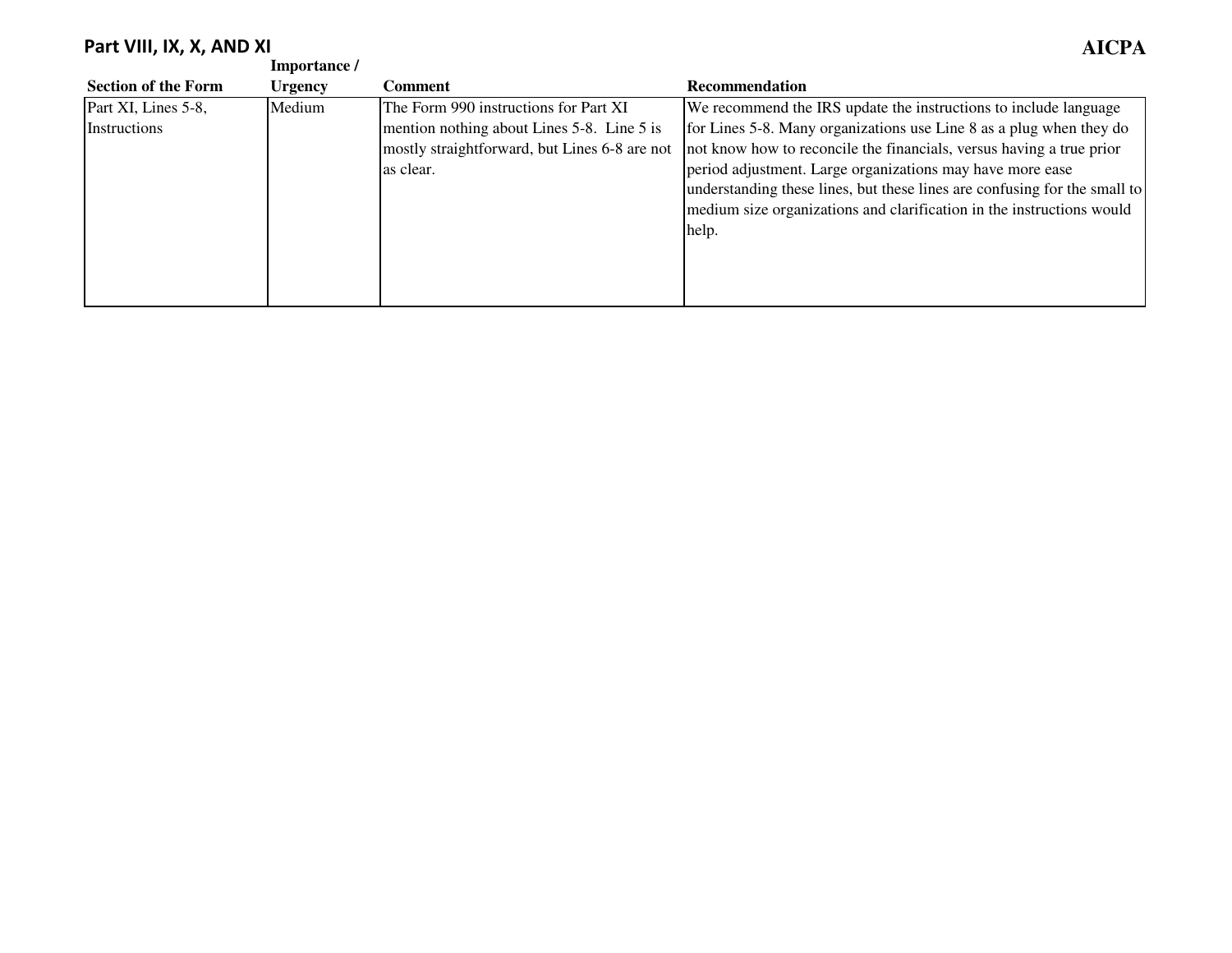### **Schedule A**

| <b>Schedule A</b>                             | Importance /   |                                                                                                                                                                                                                      | AICPA                                                                                                                                                                                                                                                                                                                                                                                                                                                                                                                                                                                              |
|-----------------------------------------------|----------------|----------------------------------------------------------------------------------------------------------------------------------------------------------------------------------------------------------------------|----------------------------------------------------------------------------------------------------------------------------------------------------------------------------------------------------------------------------------------------------------------------------------------------------------------------------------------------------------------------------------------------------------------------------------------------------------------------------------------------------------------------------------------------------------------------------------------------------|
| <b>Section of the Form</b>                    | <b>Urgency</b> | <b>Comment</b>                                                                                                                                                                                                       | <b>Recommendation</b>                                                                                                                                                                                                                                                                                                                                                                                                                                                                                                                                                                              |
| Schedule A, Part I, Line 11g,<br>Instructions | High           | The fourth phrase from the bottom in the<br>instructions for Line 11g: "supporting<br>organization or from certain" may include an<br>error. It seems the first word, "supporting,"<br>should change to "supported." | If the wording in the instructions is an error, we recommend<br>changing the word "supporting" to "supported" in order for this<br>line in the instructions to read: "supported organization or from<br>certain."                                                                                                                                                                                                                                                                                                                                                                                  |
| Schedule A, Part I, Line 11h<br>(vii)         | Medium         | Line 11 h (vii) asks for the amount of<br>"monetary support" that the supported<br>organization received from the supporting<br>organization.                                                                        | Supporting organizations are not required to provide monetary<br>support. They may provide support in the form of services. The<br>instructions request organizations to describe services in Part<br>IV, Supplementary Information, but if the word "monetary"<br>was removed from the form, this change can permit<br>organizations to enter the value of services and make the form<br>easier to complete. Also, we recommend adding the language:<br>"if not monetary, describe in Part VI" to the Form Schedule A<br>itself rather than including this wording solely in the<br>instructions. |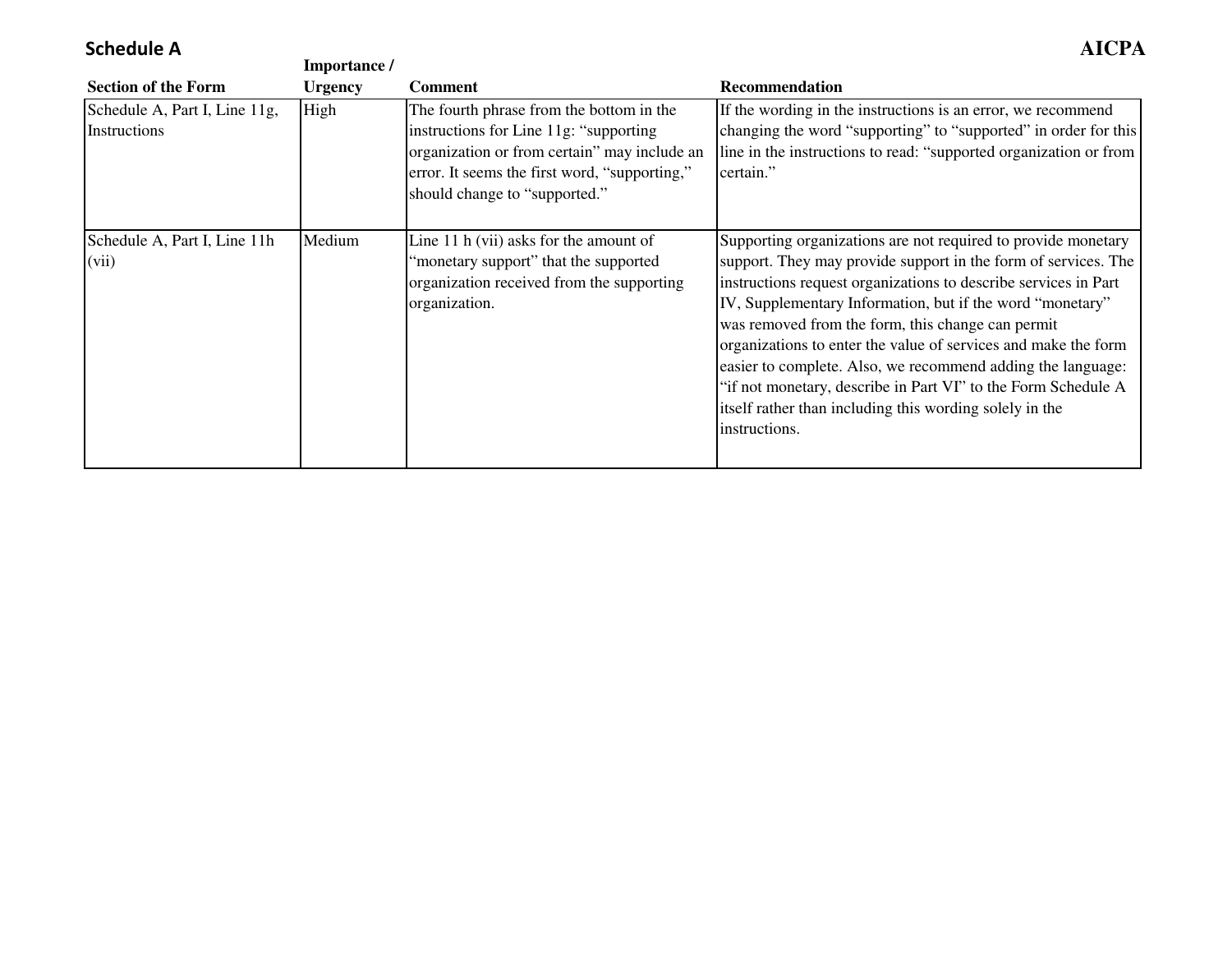# **Schedule G**

| Schedule G                  |                |                                                    | AICPA                                               |
|-----------------------------|----------------|----------------------------------------------------|-----------------------------------------------------|
|                             | Importance /   |                                                    |                                                     |
| <b>Section of the Form</b>  | <b>Urgency</b> | Comment                                            | <b>Recommendation</b>                               |
| Schedule G, Part II, Direct | Medium         | The instructions for Form 990, Part VIII, Line 8b  | Provide more clarity to organizations by            |
| Expenses, Instructions      |                | was revised in 2013 to indicate that the expenses  | including the same language into the                |
|                             |                | are "whether incurred before, during, or after the | instructions for Schedule G, Part II, to state that |
|                             |                | event." This language is not included in the       | expenses are "whether incurred before, during,      |
|                             |                | instructions for Schedule G, Part II.              | or after the event."                                |
|                             |                |                                                    |                                                     |
|                             |                |                                                    |                                                     |
|                             |                |                                                    |                                                     |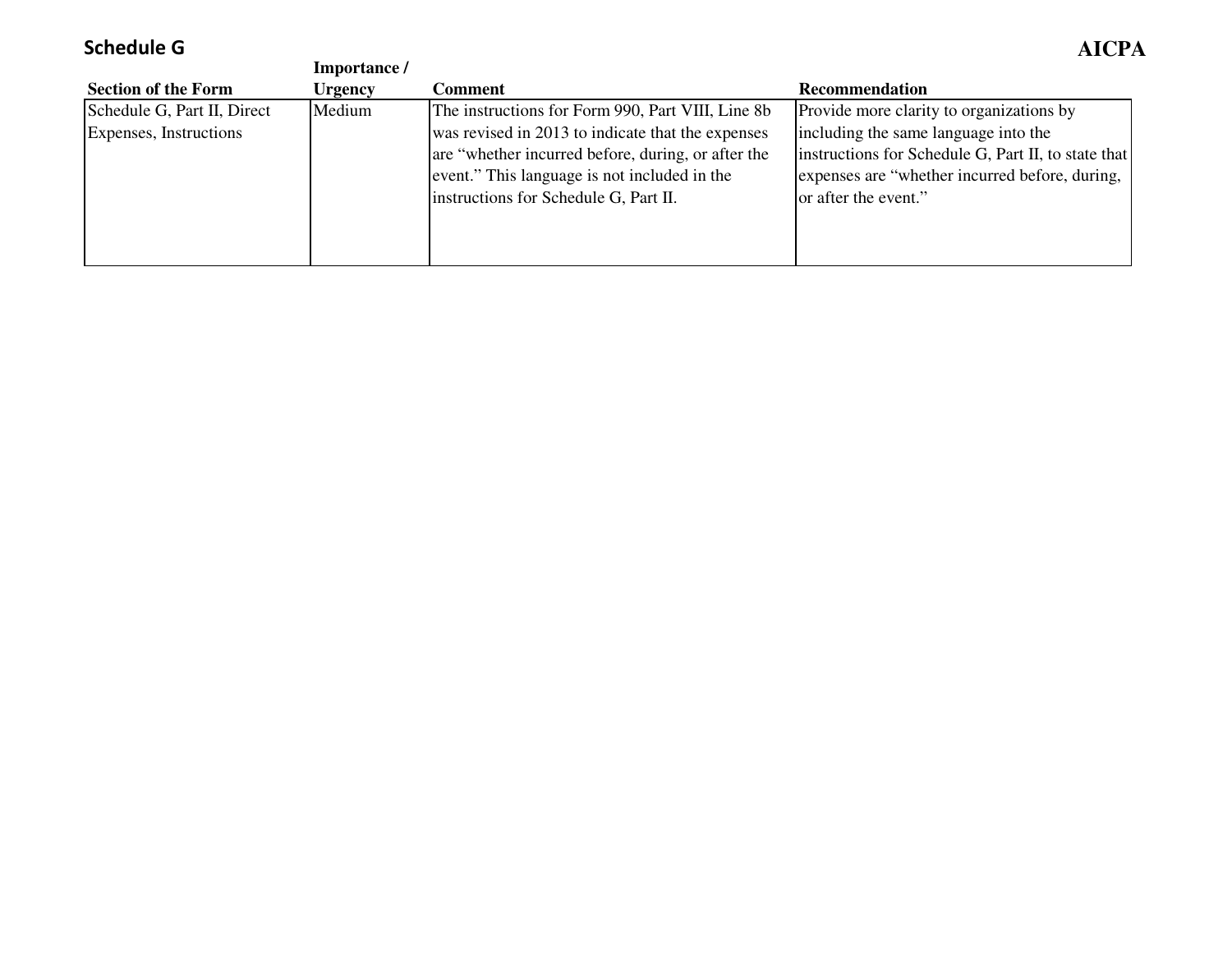## **Schedule H**

|                                             | Importance /   |                                                                                                                                                                                                                                                                                                                                        |                                                                                                                                                                                                                                                                                                                                                                                                                                                                                 |
|---------------------------------------------|----------------|----------------------------------------------------------------------------------------------------------------------------------------------------------------------------------------------------------------------------------------------------------------------------------------------------------------------------------------|---------------------------------------------------------------------------------------------------------------------------------------------------------------------------------------------------------------------------------------------------------------------------------------------------------------------------------------------------------------------------------------------------------------------------------------------------------------------------------|
| <b>Section of the Form</b>                  | <b>Urgency</b> | <b>Comment</b>                                                                                                                                                                                                                                                                                                                         | <b>Recommendation</b>                                                                                                                                                                                                                                                                                                                                                                                                                                                           |
| Schedule H, Part I, Line 7,<br>Column $(d)$ | High           | The inclusion of restricted grants and<br>contributions as a component of "direct"<br>offsetting revenue" may distort the historical<br>information previously received, create year-to- with prior year reporting in Part VI."<br>year comparability issues, and facilitate<br>inconsistencies in reporting any community<br>benefit. | Provide clarity by adding the following language to<br>the instructions of Part I, Line 7, Column (d):<br>"Organizations may describe any inconsistencies"                                                                                                                                                                                                                                                                                                                      |
| Schedule H, Part IV,                        | Medium         |                                                                                                                                                                                                                                                                                                                                        | The use of "and" $\&$ "and/or" in the instructions If the intention of the instructions is to require the                                                                                                                                                                                                                                                                                                                                                                       |
| Instructions                                |                | for Part IV may cause confusion.                                                                                                                                                                                                                                                                                                       | reporting of joint ventures with only the filing<br>organization and the physicians as members (where<br>no officer, director, trustee, or key employee is also a<br>member), please consider changing the word "and"<br>to "and/or" in Schedule H, Part IV, between the<br>instructions for Lines 1a and Line 1b. This change<br>will make the language consistent with language<br>used in the first paragraph: "described in 1a and/or<br>1b below owned, in the aggregate." |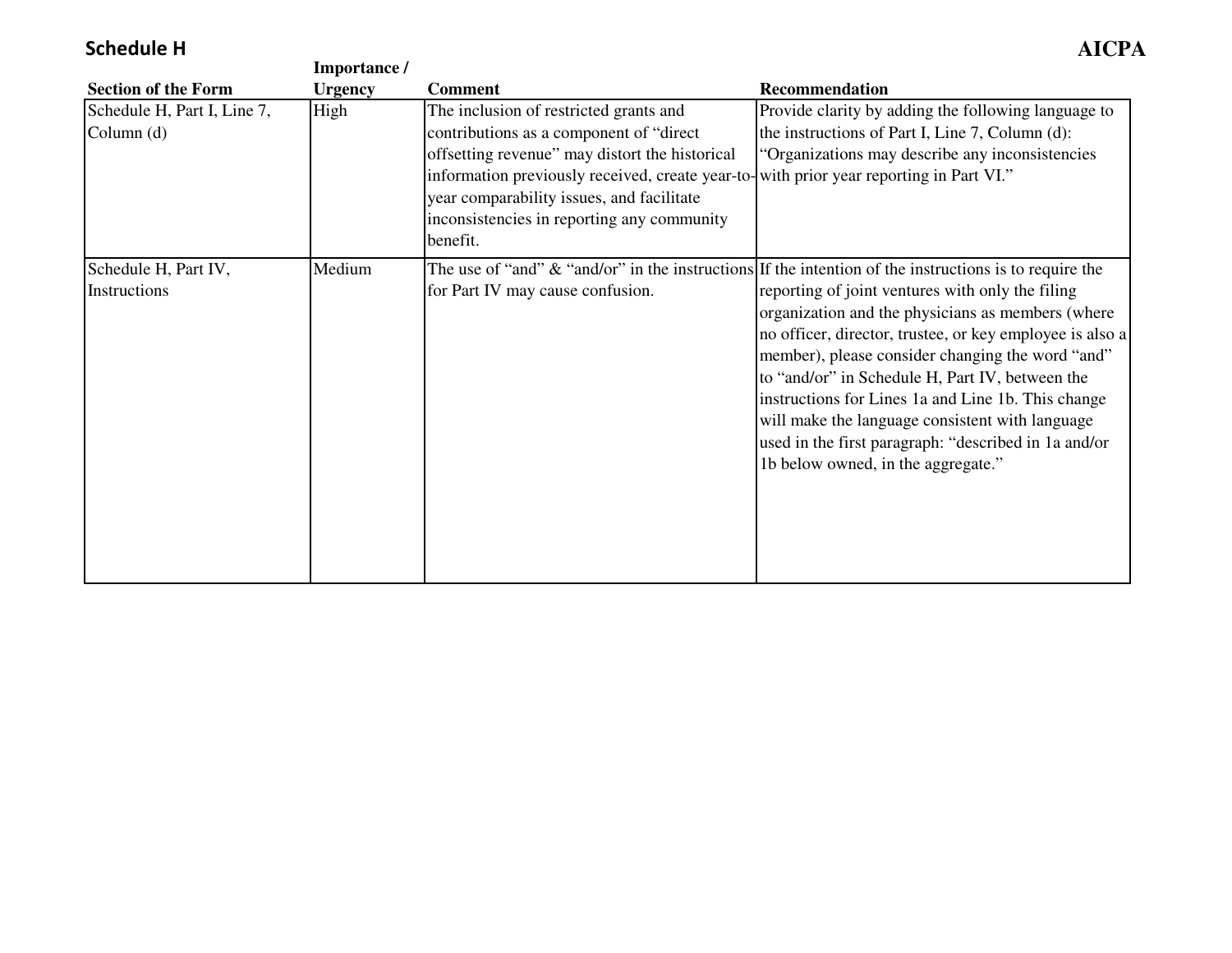# **Schedule I**

|                            | Importance /   |                                                                                                                                                                                                                                                                                                                                                                                                                                                                        |                                                                      |
|----------------------------|----------------|------------------------------------------------------------------------------------------------------------------------------------------------------------------------------------------------------------------------------------------------------------------------------------------------------------------------------------------------------------------------------------------------------------------------------------------------------------------------|----------------------------------------------------------------------|
| <b>Section of the Form</b> | <b>Urgency</b> | <b>Comment</b>                                                                                                                                                                                                                                                                                                                                                                                                                                                         | Recommendation                                                       |
| Schedule I, Part II        | High           | The 2012 Schedule I form removed the checkbox that Please consider a check-the-box option to<br>indicated no one recipient received more than \$5,000<br>in grants from the organization. If an organization<br>makes many small grants that are below \$5,000, but<br>which meet the threshold to file Schedule I as the<br>overall total was \$30,000 or higher, the schedule will<br>appear incomplete because there is nothing required<br>for listing in Part II. | indicate that no recipient received more than<br>$$5,000$ in grants. |